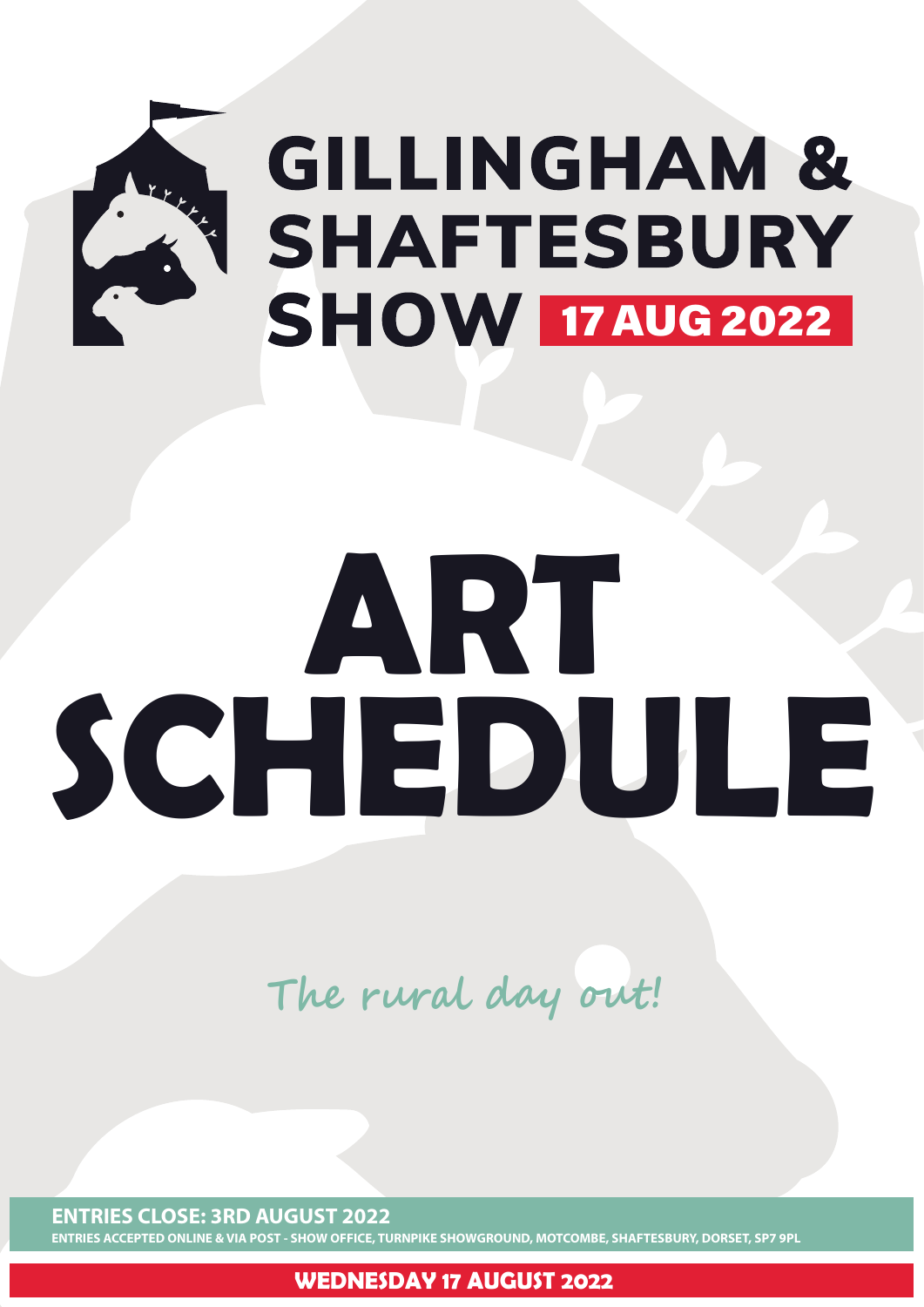

# **Art Section**

# **OFFICERS AND COMMITTEE**

#### **CHAIRMAN**

Pamela Coward

### **COMMITTEE**

Catherine Barrow, Carole Mellish, Mary Rolfe, Rebecca Edwards

**JUDGE**

Kim Pragnell

## **There will be no specific classes.**

**A First Prize and Highly Commended Prizes will be awarded in the following categories:**

- Wet medium (e.g. acrylic, oil, watercolour)
- Dry medium (e.g. pastels, pencils)
- Mixed media (e.g. collage, pen & wash)

**Prizes:** First: £20, Highly Commended: £5 and Best in Show: £25

**Entry fee £3 per painting**. All paintings must be for sale (minimum price £30) 10% of sales will go to the show.

You may enter up to 12 paintings for exhibition, though paintings may **not** previously have been exhibited at this Show.

**Entries close 3rd August.** This date will be strictly adhered to.

**Entries must be sent with exact entry fees in a sealed envelope to:** Show Office, Turnpike Showground, Motcombe, Shaftesbury, Dorset. SP7 9PL

**Alternatively**, you may enter online via www.gillinghamandshaftesburyshow.co.uk Telephone: 01747 823955 Email - [info@gillinghamandshaftesburyshow.co.uk](mailto:info@gillinghamandshaftesburyshow.co.uk) Cheques made payable to the Gillingham and Shaftesbury Agricultural Society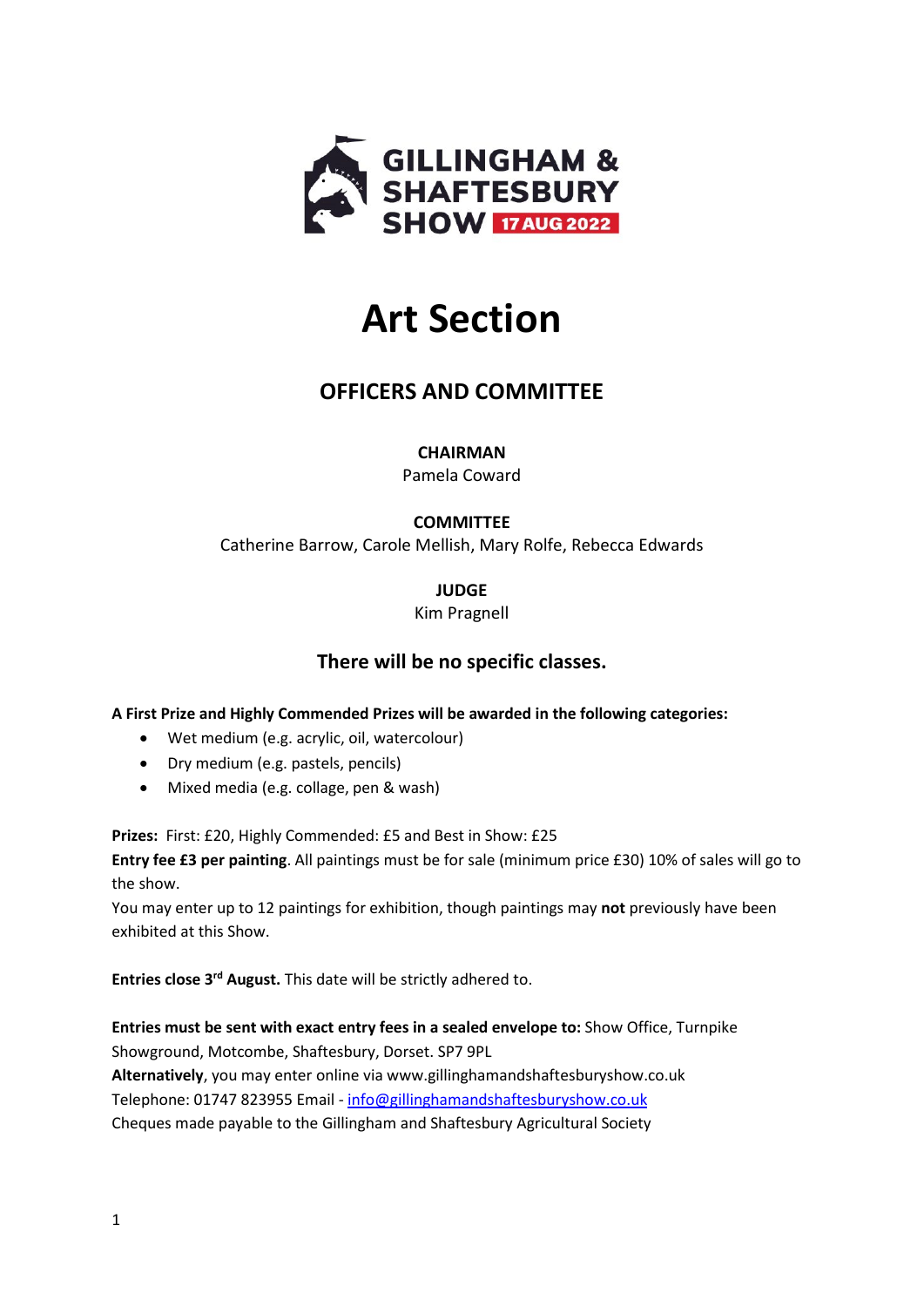Pictures must be properly framed and must not exceed 76cms (30") in either dimension including the frame. Unframed canvas blocks are acceptable.

All pictures must have a hanging cord attached of a length not visible when hung and strong enough to bear the weight of the picture.

Labels (8cms (3") square approx.) must be attached to hang below the front of the painting stating the Title of the work, Your Name, Medium used and Price. Paintings must also be labelled on the back with your name, address, telephone number and price. Signatures must be covered with masking tape, this will be removed after judging.

Exhibitors must be amateur artists.

All paintings must be exhibitors own work and if a copy of another artists work, this should be clearly stated. No reproductions will be accepted.

A free show day admission ticket will be issued to any person who enters four or more paintings. Tickets will be distributed upon receipt of exhibits on Tuesday 16<sup>th</sup> August.

> **Pictures to be handed in between 7:30 & 13:00 on Tuesday 16th August 2022. Pictures to be collected between 16:00 & 17:00 on Wednesday 17th August 2022.**